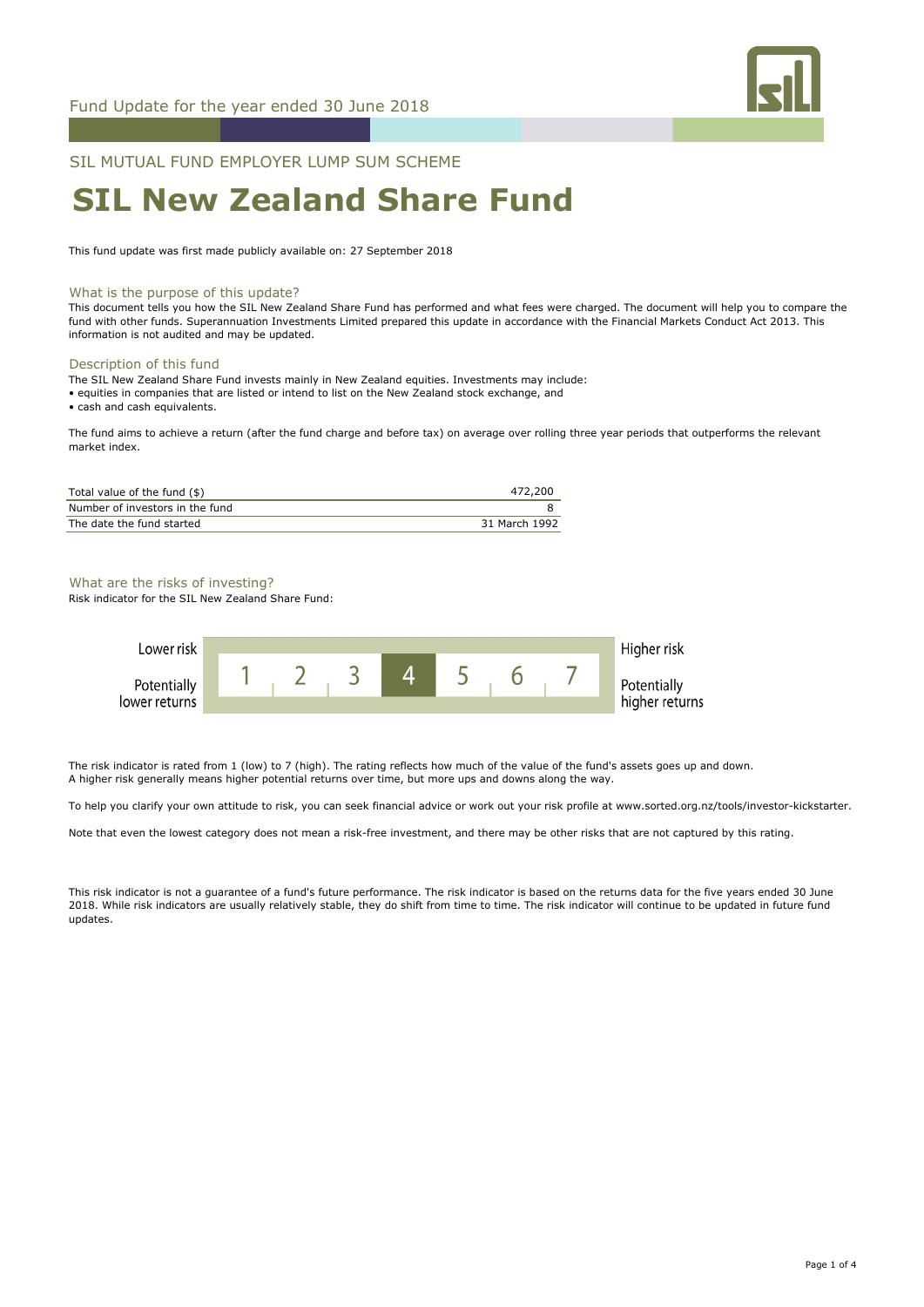|  |  |  |  | How has the fund performed? |  |
|--|--|--|--|-----------------------------|--|
|--|--|--|--|-----------------------------|--|

|                                               | Average over past<br>five years | Past year |  |  |
|-----------------------------------------------|---------------------------------|-----------|--|--|
| Annual return                                 |                                 |           |  |  |
| (after deductions for charges and tax)        | 13.34%                          | 16.36%    |  |  |
| <b>Annual return</b>                          |                                 |           |  |  |
| (after deductions for charges but before tax) | 14.65%                          | 17.68%    |  |  |
| Market index annual return                    |                                 |           |  |  |
| (reflects no deduction for charges and tax)   | 16.48%                          | 18.87%    |  |  |

The market index annual return shows the return of the S&P/NZ 50 Total Return Index (with imputation credits re-invested). Additional information about the market index is available in the statement of investment policy and objectives on the scheme register at business.govt.nz/disclose.



# **Annual return graph**

This shows the return after fund charges and tax for each of the last 10 years ending 31 March. The last bar shows the average annual return for the last 10 years, up to 30 June 2018.

**Important:** This does not tell you how the fund will perform in the future.

Returns in this update are after tax at the highest prescribed investor rate (PIR) of tax for an individual New Zealand resident. Your tax may be lower.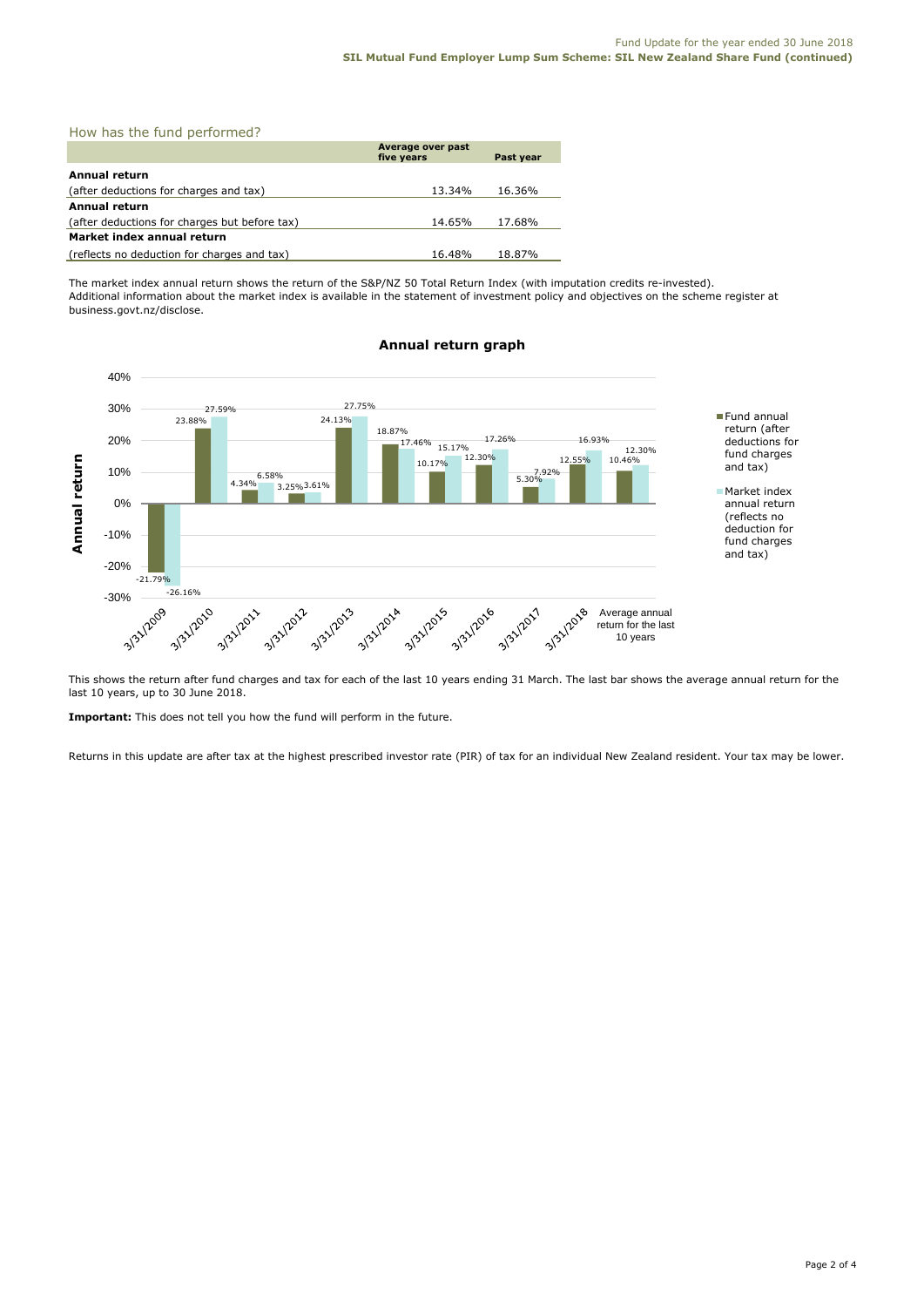#### What fees are investors charged?

Investors in the SIL New Zealand Share Fund are charged fund charges. In the year to 30 June 2018 these were:

|                                             | % of net asset value          |
|---------------------------------------------|-------------------------------|
| <b>Total fund charges</b>                   | $0.95\%$                      |
| Which are made up of:                       |                               |
| Total management and administration charges | $0.95\%$                      |
| Including:                                  |                               |
| Manager's basic fee                         | 0.85%                         |
| Other management and administration charges | 0.10%                         |
| Total performance based fees                | $0.00\%$                      |
|                                             | Dollar amount per<br>investor |
| <b>Other charges</b>                        |                               |
| Other charges                               | \$0                           |

Investors are not currently charged individual action fees for specific actions or decisions (for example, for withdrawing from or switching funds).

Small differences in fees and charges can have a big impact on your investment over the long term.

#### Example of how this applies to an investor

Sarah had \$10,000 in the fund at the start of the year and did not make any further contributions. At the end of the year, Sarah received a return after fund charges were deducted of \$1,636 (that is 16.36% of her initial \$10,000). Sarah did not pay any other charges. This gives Sarah a total return after tax of \$1,636 for the year.

#### What does the fund invest in?

**Actual investment mix**<br>This shows the types of assets that the fund invests in. This shows the mix of ass

This shows the mix of assets that the fund generally intends to invest in.